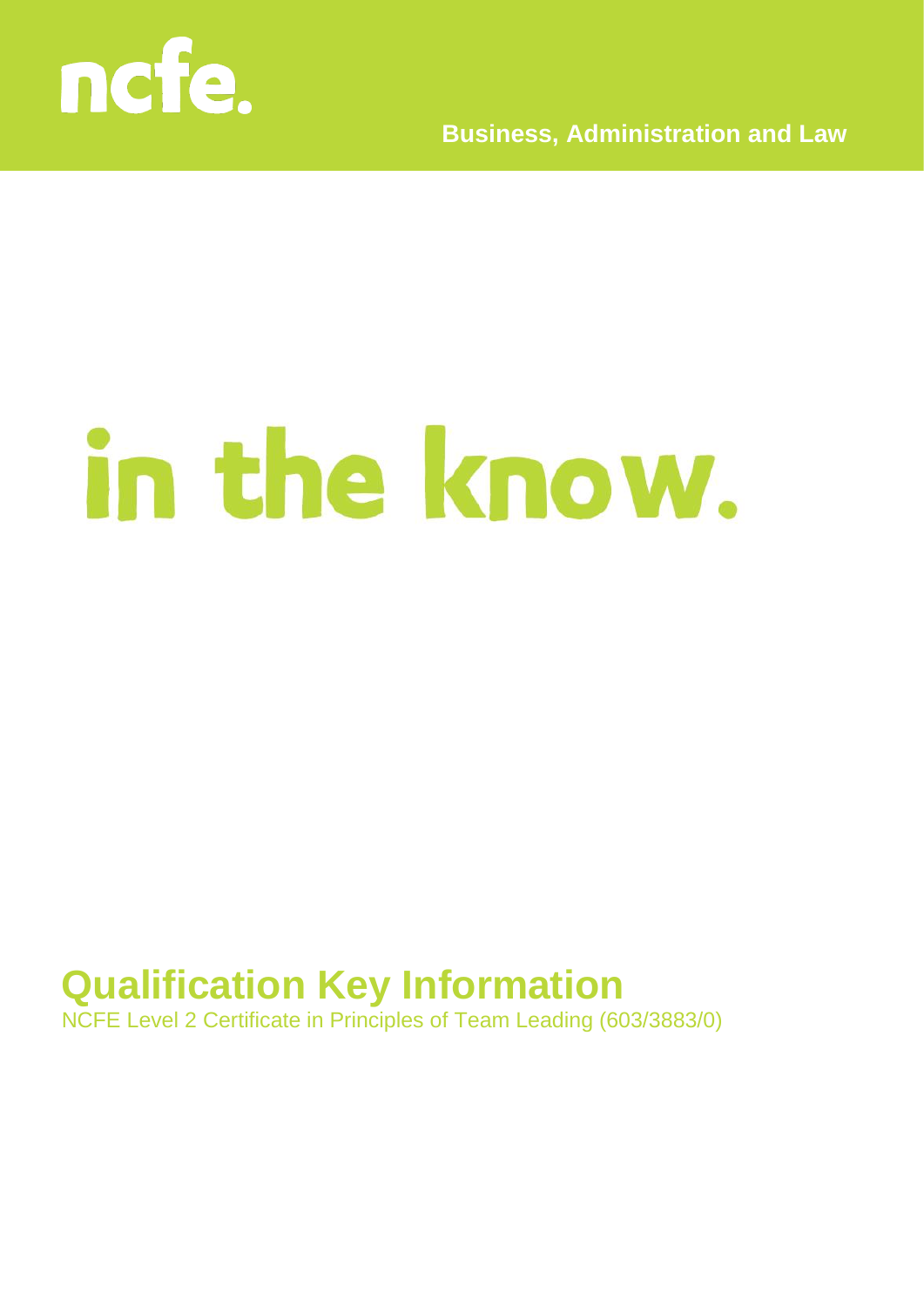### **Qualification overview**

#### **Things you need to know about this qualification**

| <b>Qualification number (QN)</b>      | 603/3883/0                                                                                                                                                                                                                                                                                                                  |
|---------------------------------------|-----------------------------------------------------------------------------------------------------------------------------------------------------------------------------------------------------------------------------------------------------------------------------------------------------------------------------|
| <b>Qualification Title</b>            | NCFE Level 2 Certificate in Principles of Team Leading                                                                                                                                                                                                                                                                      |
| <b>Total Qualification Time (TQT)</b> | 180                                                                                                                                                                                                                                                                                                                         |
| <b>Guided Learning Hours (GLH)</b>    | 160                                                                                                                                                                                                                                                                                                                         |
| <b>Entry Guidance</b>                 | This qualification is designed to provide learners with the<br>knowledge and understanding required to successfully lead a<br>team.                                                                                                                                                                                         |
|                                       | There are no specific recommended prior learning requirements<br>for this qualification. However, learners may find it helpful if<br>they've already achieved a Level 1 qualification in the business<br>administration and law sector.                                                                                     |
|                                       | This qualification is suitable for learners aged 16 and above.                                                                                                                                                                                                                                                              |
|                                       | Centres are responsible for ensuring that this qualification is<br>appropriate for the age and ability of learners. They need to<br>make sure that learners can fulfil the requirements of the learning<br>outcomes and comply with the relevant literacy, numeracy and<br>health and safety aspects of this qualification. |
|                                       | Learners registered on this shouldn't undertake another<br>qualification at the same level with the same or a similar title, as<br>duplication of learning may affect funding eligibility.                                                                                                                                  |
| Funding                               | This qualification may be eligible for funding. For further<br>guidance on funding, please contact your local funding provider.                                                                                                                                                                                             |

#### **Qualification purpose**

This qualification is designed for learners who want the knowledge and understanding required to successfully lead a team.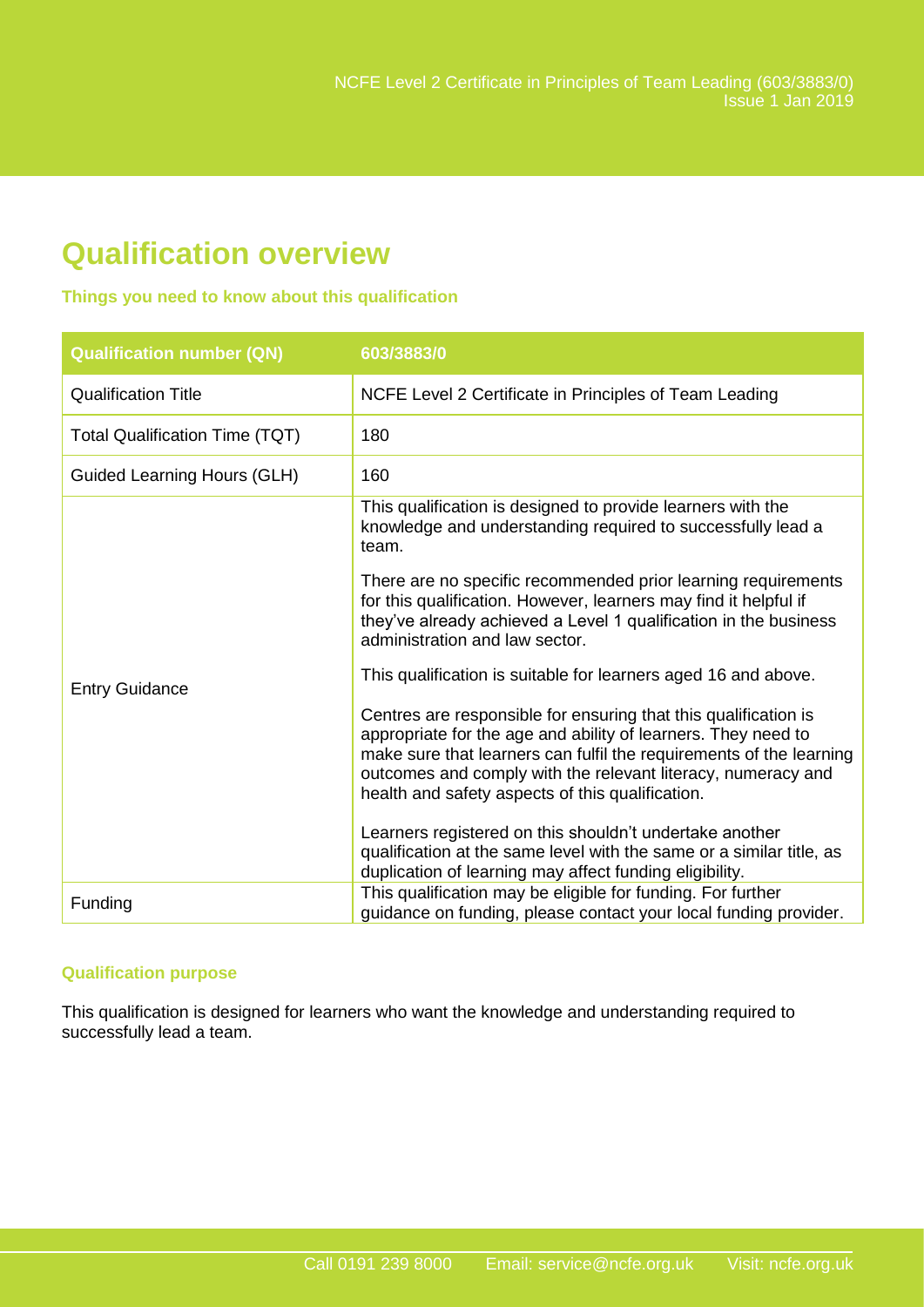#### **Qualification structure and how to achieve**

To be awarded this qualification, learners are required to successfully complete 3 mandatory units and 5 optional units.

#### **Mandatory units**

|         | l Unit No Unit title                                   |
|---------|--------------------------------------------------------|
|         | Unit 01 Principles of team leading                     |
|         | Unit 02 Understand business                            |
| Unit 03 | Understand how to communicate work-related information |

#### **Optional units**

Optional units available for this qualification cover areas such as Introduction to Coaching and Understand How to Develop Working Relationships with Colleagues. Please refer to the Qualification Specification for more information.

#### **How the qualification is assessed**

This is a knowledge-based qualification, which is assessed via a portfolio of evidence.

#### **Work placement/experience requirements**

There are specific requirements for Centres and employers relating to the insurance of learners in the workplace. Further information about insurance can be found at [www.abi.org.uk](http://www.abi.org.uk/)

#### **Benefits and progression opportunities**

The objectives of this qualification are to:

- develop their knowledge of the principles of team leading
- develop their understanding of business
- develop the knowledge needed to support communication with a range of stakeholders at different levels.

Learners who achieve this qualification could progress to:

- NCFE Level 3 Certificate in Principles of Management (601/7075/X)
- NCFE Level 3 Diploma in Management (601/4032/X)
- NCFE Level 3 Diploma in Management Skills and Knowledge (603/2998/1)

It may also be useful to learners studying qualifications in the following sector area:

Business Administration and Law